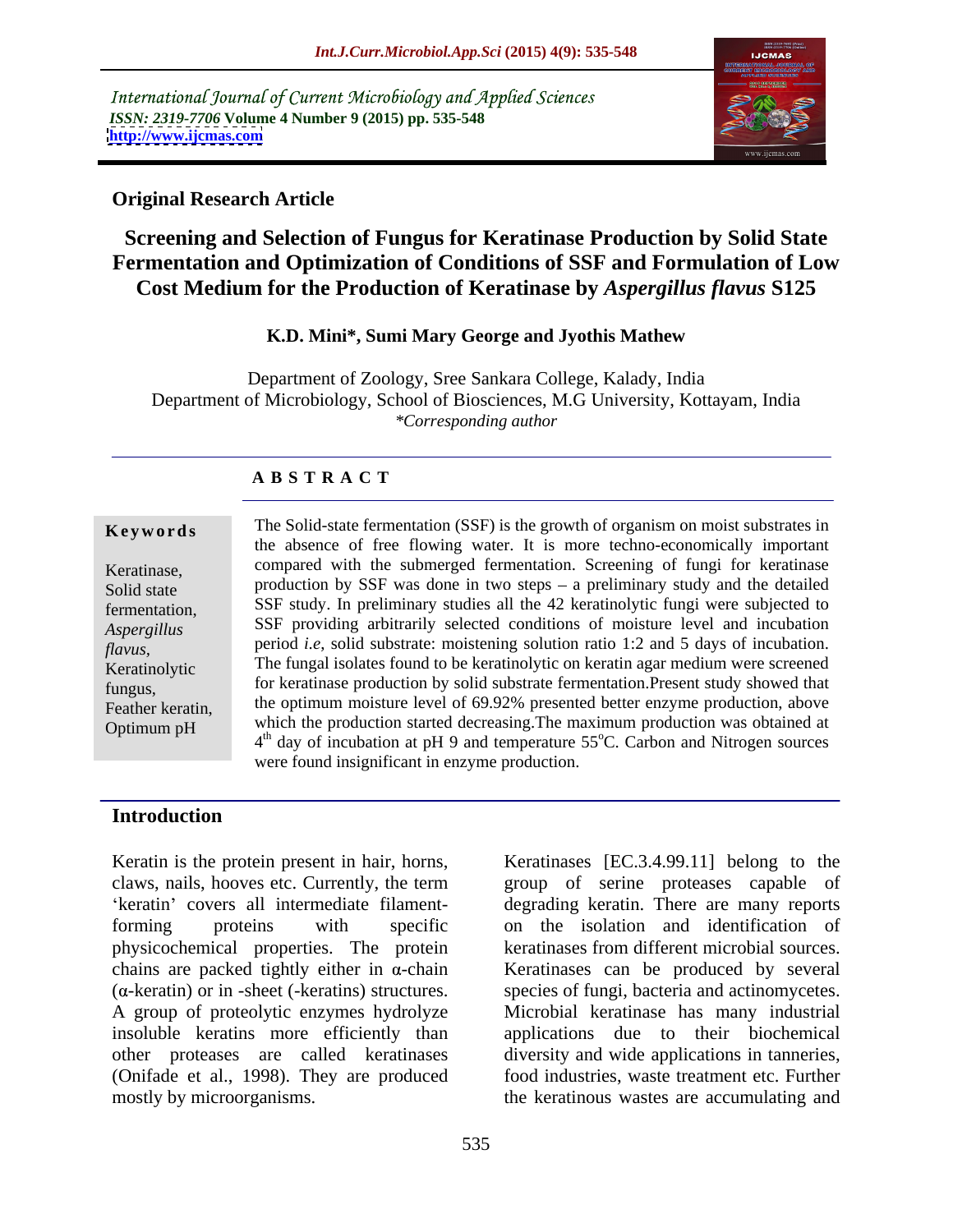# **Optimization of conditions of solid state**

Various factors influencing the production of keratinase enzyme by SSF by the selected fungal strain *Aspergillusflavus* S125 were focussed for the study. The factors influencing the enzyme production were **Inoculation & Incubation** experimented one at a time, keeping other factors constant. Once optimization was done with respect to a factor, it was incorporated in the experiment for the optimization of the next factor. It is  $\frac{m}{2}$  ml. suspension containing  $2x10^8$  spores/ml. estimated that, growth media accounts for 30-40% of the production cost in enzyme industries (Kumar *et al.*, 2004). Therefore, the feasibility of enzyme production on low cost fermentable substrates needs to be studied. Thus a medium was designed based<br> **Extraction of enzyme** on the results and the enzyme production in this medium was studied in detail.

A total of 42 keratinolytic fungal isolates along with *Chrysosporium keratinophilum* MTCC1367 are subjected to solid substrate

### **Preliminary SSF studies**

The fungi were subjected to solid state substrate fermentation studies using feather keratin

Large amount of chicken feather was collected from the poultry farm and washed well with chloroform-methanol mixture

there is a demand for developing (1:1, v/v) and finally with distilled water. It biotechnological alternatives for recycling was then dried in sunlight, tyndallised at such wastes.  $100^{\circ}$ C for 20 min for five successive days and then powdered.

**fermentation and formulation of a low** It was moistened with mineral salt solution **cost medium for the production of keratinase by** *Aspergillus flavus* **S125** powder prepared was taken in 250 ml in the ratio of 1:2. 10 gm of feather keratin Erlenmeyer flasks and mixed thoroughly with 20ml mineral salt solution. The flasks were sterilised by autoclaving at 121°C for 30 minutes.

### **Inoculation & Incubation**

Spore suspension of the fungal isolates was prepared as described under section A of this chapter. Flasks were inoculated with 2  $8$  anomas /m.] spores/ml. After inoculation the flasks were incubated at room temperature  $(30\pm4\degree C)$  for 5 days in a humidified chamber having relative humidity 70%.

### **Extraction of enzyme**

**Materials and Methods** days of incubation, 100 ml. of phosphate **Fungal Strains**<br>
flasks were agitated for extraction of fermentation studies. and the liquid portion was used as the crude Phosphate buffer having pH 8 was used for the extraction of culture filtrate. After 4-5 buffer (pH 8) was added to each flask. The enzyme in the shaking incubator (Labline) at 200rpm for 1 hour at  $30^{\circ}$ C. After I hour the contents were squeezed using muslin cloth enzyme.

### **Measurement of dry weight of mouldy substrate**

substrate. The weight of the mouldy substrate was **Preparation of feather keratin substrate** sample at 100°C to a constant weight. The determined gravimetrically by drying the enzyme activity was expressed in Units per gram dry weight. (U/gds).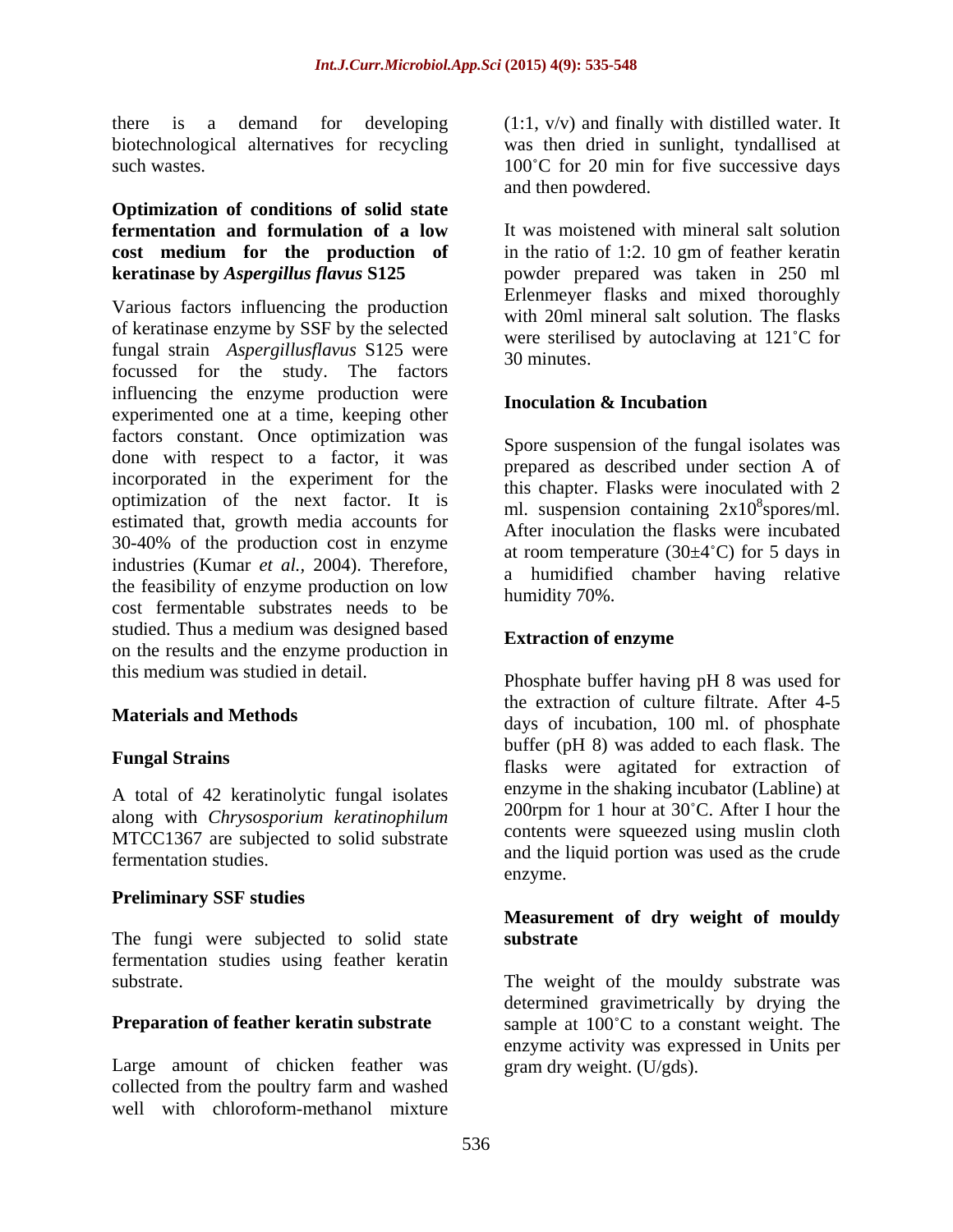#### **Identification of high yielding isolate**

The high yielding isolates were identified based on cultural and morphological the substrate after drying characters. -------------------------------------- X 100

to detailed SSF studies with the feather keratin and MSS medium at ratios 1:0.5, 1:1, 1:1.5, 1:2, and 1:2.5. The enzyme assay was done after 3, 4, 5 & 6 days of incubation.

#### **Solid substrates**

Different types of commercially available substrates were subjected for culturing the fungus like rice bran, wheat bran, wheat powder, coconut oil cake, ground nut oil cake and feather keratin under solid state fermentation. The keratinase enzyme yield was determined. **Supplementary nitrogen sources**

of different size and utilized for SSF and the production of the enzyme was estimated.

Moisture content, incubation temperature

The solid substrate was moistened with conical flasks and the enzyme production different concentrations of mineral salt was tested solution. The initial percentage of moisture content was determined. A portion of the **Formulation of production medium** moistened substrate was weighed and dried to constant weight in a hot air oven set at temperature 80°C. The weight of the dried substrate was also taken. Moisture content of the substrate was calculated as per the formula

 $%$  moisture content  $=$ 

Wt. of the substrate before drying  $-Wt$ . of the substrate after drying

**Detailed SSF studies** Incubation was performed at different Seven high yielding strains were subjected periods of time and the enzyme production Wt. of the substrate before drying temperature  $(35^{\circ}C - 55^{\circ}C)$  for different was determined.

### **pH of moistening agents**

Materials needed for the optimization solution) of different pH from 7 to 10 were process are discussed below used and the effect of pH on enzyme yield The moistening solutions (Mineral salt was determined.

#### **Supplementary carbon Sources**

Different carbon sources were added into (MSS) so that the final concentration in the solid substrate media was 2% (w/w) and the enzyme production was determined.

**Particle size** The effect of nitrogen sources, on keratinase Feather powder was sieved to get particles concentration of nitrogen sources in the production was studied. The final solid substrate medium was 2% (w/w).

### **Media volume: Flask volume**

and incubation period SSF was performed with different quantities of moistened substrates taken in 250 ml. was tested.

#### **Formulation of production medium**

Feather substrate: Preparation of feather substrate was done as described under chapter 3 section A.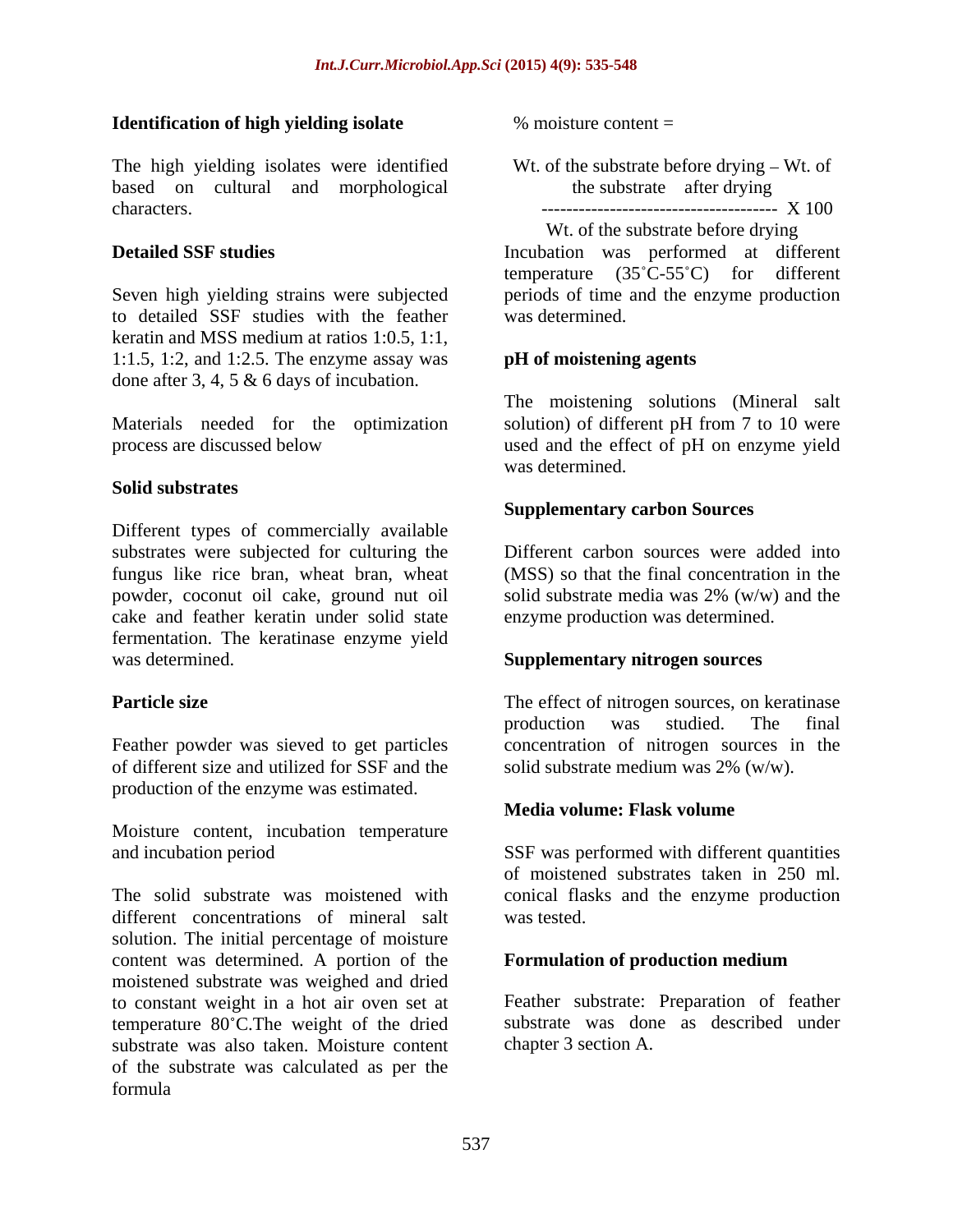#### **Preparation of moistening solution**

The moistening solution for the feather better of the filtrate of the medium was keratin medium contained (g/l) KH<sub>2</sub>PO<sub>4</sub> 1.8; measured using a pH meter (Systronics)  $K_2HPO_4 - 6.3$ ;  $MgSO_4 - 1.0$ ; and  $MnSO_4$  0.1, FeSO<sub>4 –</sub> 0.1and feather keratin – 10.pH was adjusted to 9. adjusted to 9. **Substrate degradation (%)** 

40 ml of the prepared mineral medium with 20gms of feather was distributed in 250 ml Erlenmeyer's flask and was sterilized at  $121^{\circ}$ C for 20 min. The flasks were wt. of the substrate after drying<br>inoculated with 4 ml of spore suspension inoculated with 4 ml of spore suspension containing  $2x10^8$ /ml prepared as described under chapter 3 and incubated at 37°C.

#### **Study of feather degradation**

During the period of incubation, samples were drawn at regular intervals of 10 days and analyzed to study the progress of feather The amount of enzymes produced by seven degradation. The culture filtrate was high yielding strains are shown in table 1. centrifuged at 3000 rpm for 5 min and the collected supernatant was used to assess the changes in pH, estimation of protein and the enzyme. Percentage of residual substrates Result of the detailed SSF studies presented also was calculated.

The amount of protein in the culture filtrate one. was quantified by the method explained by with 5 ml of freshly prepared alkaline

the standard graph.

#### **Change in pH**

pH of the filtrate of the medium was with glass electrode.

**Culture method and applied parameters** The undigested residue and cells remaining in the filtrate and was dried. The % substrate hydrolysis was determined by the formula:

> Dry wt. of the substrate before drying  $-$  Dry wt. of the substrate after drying ------------------------------------------ x100

/ml prepared as described Dry wt. of the substrate before drying

### **Result and Discussion**

#### **Preliminary SSF studies**

#### **Detailed SSF studies**

in table 2.

**Protein estimation** In the detailed SSF studies also, the isolate S125 was found to be the highest yielding one.

Lowry *et al.* (1951). Mixed 0.5 ml of sample The Solid-state fermentation (SSF) is the copper sulphate and incubated at room the absence of free flowing water. It is more temperature for 10 min. techno-economically important compared To this 0.5 ml of Folin-Ciocalteau's reagent of fungi for keratinase production by SSF was added and incubated at room was done in two steps – a preliminary study temperature for 20 min and the absorbance and the detailed SSF study. In preliminary was measured at 660 nm wavelength. The studies all the 42 keratinolytic fungi were blank was prepared using the same subjected to SSF providing arbitrarily procedure without sample. The protein selected conditions of moisture level and content was estimated by calibration with incubation period *i.e.*, solid substrate:growth of organism on moist substrates in with the submerged fermentation. Screening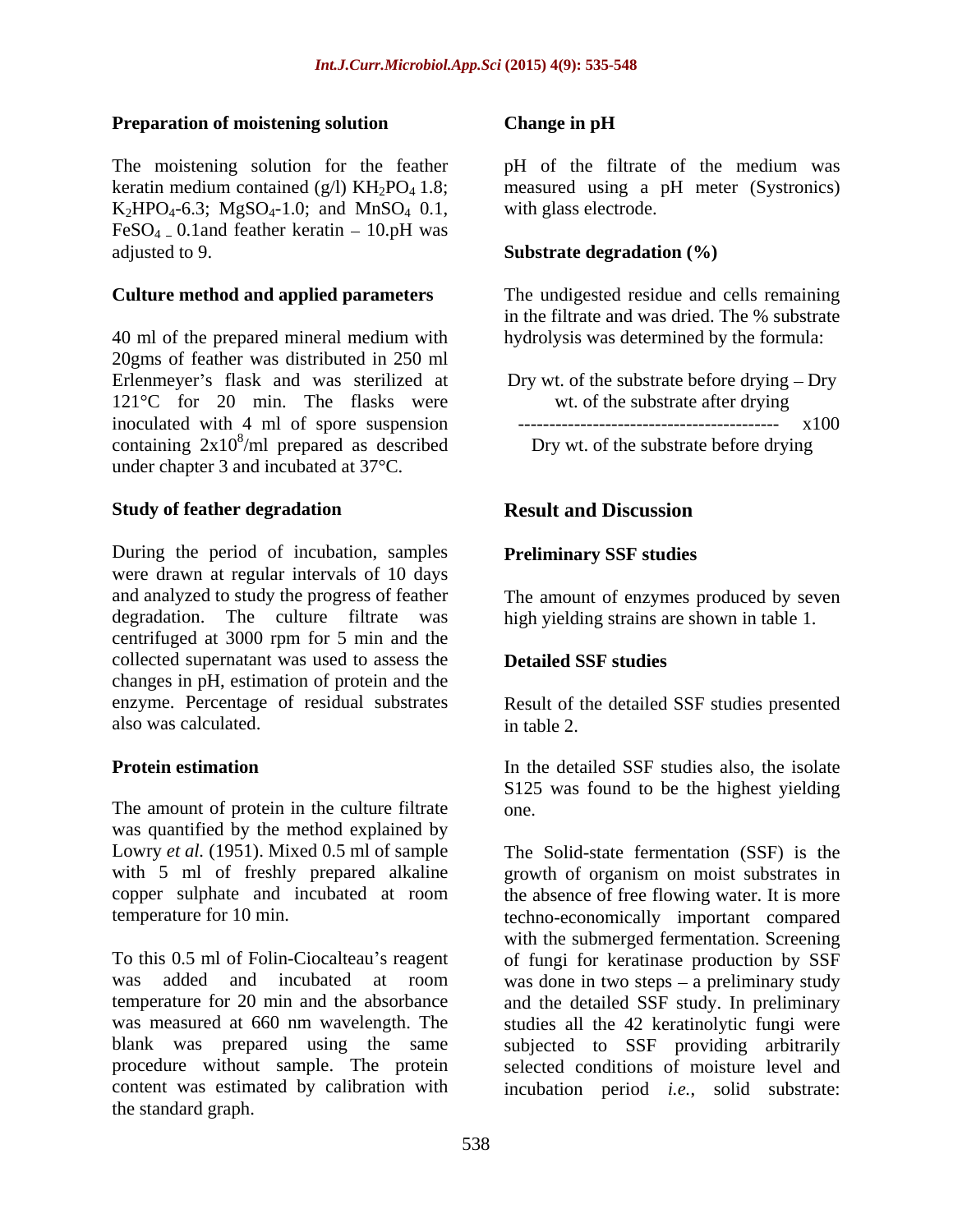moistening solution ratio 1:2 and 5 days of incubation. In the present study feather keratin was used as the medium for rendered better enzyme activity followed by screening and isolation of the fungi. Only a wheat bran. few works have been reported using feather keratin as substrate for screening the fungi.

The fungal isolates found to be high yielding by preliminary SSF studies were identified as *Alternaria* sp. *Aspergillus flavus,* size on the production of keratinase enzyme *Aspergillus fumigatus*, *A. nidulans Crysosporium keratinophilum, Doratomyces microspores* and *Paeciliomyces.* Of these 3 strains *A. flavus, A. fumigatus* and *C. keratinophilum* were high yielding under SmF also. Detailed SSF studies varying the moisture content and incubation period showed that the strain S125 performed best at  $5<sup>th</sup>$  day of incubation (486.90 U/gds). MTCC strain also presented better yield in 4<sup>th</sup> day of incubation, but comparatively low of incubation & incubation period on the (324.45U/gds). The conditions influencing enzyme production by SmF and SSF can be the table bel<br>different and it is generally believed that in brackets. different and it is generally believed that separate screening procedures are necessary for the isolation of strains for submerged and solid substrate fermentation. incubation period 4 days at temperature

The result of the present study also conforms to these observations. Among the 7 high yielding strains under Smf and SSF only 3 were common viz, *A. flavus, A. fumigatus and C.keratinophilum.* Hence it is opined that separate screening procedures the production of the selection of figure 1. should be adopted for the selection of suitable strains for these two types of<br>
fermentations However it was interesting to Highest keratinase production was recorded fermentations. However it was interesting to note that *A.flavus*S125 was the highest yielding strain under both SmF and SSF in the present study. This strain was already identified by molecular methods and was selected for further studies.

Effects of different solid substrates on the production of keratinase are shown in table 3. Among the different substrates used in solid state fermentation feather keratin wheat bran.

### **Effect of particle size**

Effect of feather powder of different particle is shown in the table 4.

Of the different particle size used, particle 500-710 excelled in keratinase production. However the ungraded feather powder also found equally good.

### **Effect of Moisture content, temperature of incubation and incubation period**

The effects of moisture content, temperature of incubation & incubation period on the production of keratinase enzyme is shown in the table below. % moisture content is given in brackets.

Keratinase production was seen at its peak at 55 C in the ratio 1:2 (substrate and moistening solution).

### **Effect of pH of the moistening solution**

Effect of pH of the moistening solution on the production of keratinase is given in the

figure 1.<br>Highest keratinase production was recorded at a pH 9 of the moistening agent.

#### **Effect of various supplementary carbon sources on enzyme production**

**Effect of solid substrates** keratin medium with carbon sources on The effect of supplementation of the feather keratinase production is summarised in table 6.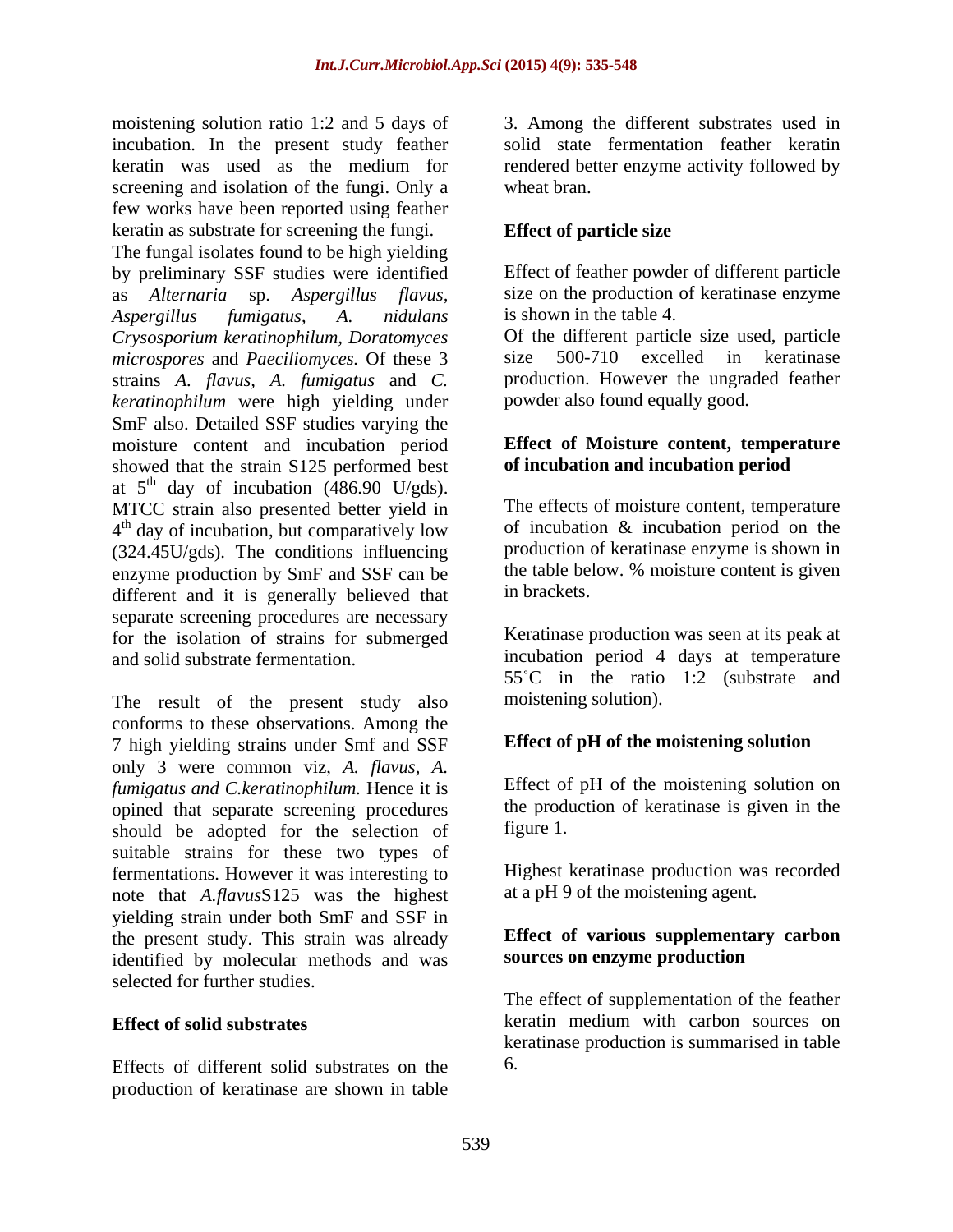All the carbon supplements  $(2\% \t w/w)$  Change in pH lowered keratinase production. Control itself was found to be the best in keratinase The changing pH during feather degradation production. Keratinase production was obtained at its

### **Effect of Nitrogen sources on enzymatic activity**

The effects of supplementation of the medium with organic and inorganic nitrogen sources are given in table 7.

All the organic nitrogen sources at 2% w/w tested were found inhibiting the production

# **Effect of Inorganic Nitrogen sources on**

The maximum yield of keratinase enzyme

## **production**

 $40<sup>th</sup>$  day when feather was used as substrate.

### **Change in pH**

maximum at  $40<sup>th</sup>$  day and a visible decline in production was noted afterwards.

of keratinase enzyme. enough moisture to support growth and **Enzyme production Enzyme production Enzyme production** Inorganic nitrogen supplements also on the production of enzymes. Cultivation exhibited the inhibitory effect on enzyme parameters such pH, temperature, media production. composition etc. are optimized for **Ratio of medium volume and flask volume** useful in the industrial production of a was obtained at a ratio of 1:4.5. fermentation (SMF) in terms of low **Feather degradation and enzyme** *and* **less effluent problem** Optimization of culture conditions was essential to obtain maximum yield by the selected fungus, *Aspergillusflavus*S125. Solid-state fermentation (SSF) is the fermentation involving solid substrates with metabolism of micro-organism (Mitchell and Lonsane, 1990; Pandey *et al.,* 2001). In SSF, optimization is highly important because many factors have critical influence maximum enzyme production. Past few years SSF has been shown to be remarkably myriad of value added products. This method is advantageous over submerged production cost, saving water and energy, and less effluent problem.

Keratinolytic activity and protein substrates used for solid state fermentation, concentration in the culture filtrate during feather keratin substrate rendered highest feather degradation. enzyme yield. Keratinous wastes are The production of keratinolytic enzyme was is demand for recycling. Different microbes found at its maximum of 784 U/ml at the like fungi, bacteria and actinomycetes have It is evident from the results that there was utilize keratin as they are producing gradual increase in the keratinolytic activity keratinase enzymes. Filamentous fungi are of the *A. flavus* S125up to 40 days but the best studied for SSF due to their hyphae decline thereafter. A gradual increase in the which have the capability to not only grow protein concentration in the culture filtrate on the surface of the substrate particles but was noted till the  $40<sup>th</sup>$  day of incubation. also to penetrate through them (Pandey *et* Afterwards it was also seen to be declined. *al.,* 2000). Poultry feather contain alpha or Keratinase production was observed at its beta keratin which are resistant to  $maximum$  (636-668 U/gds) up to  $40<sup>th</sup>$  day degradation. Hydrolysis of such wastes and a decline thereafter. provide beneficial product that could findPresent study revealed that among various accumulating in the environment and there been identified and reported to degrade and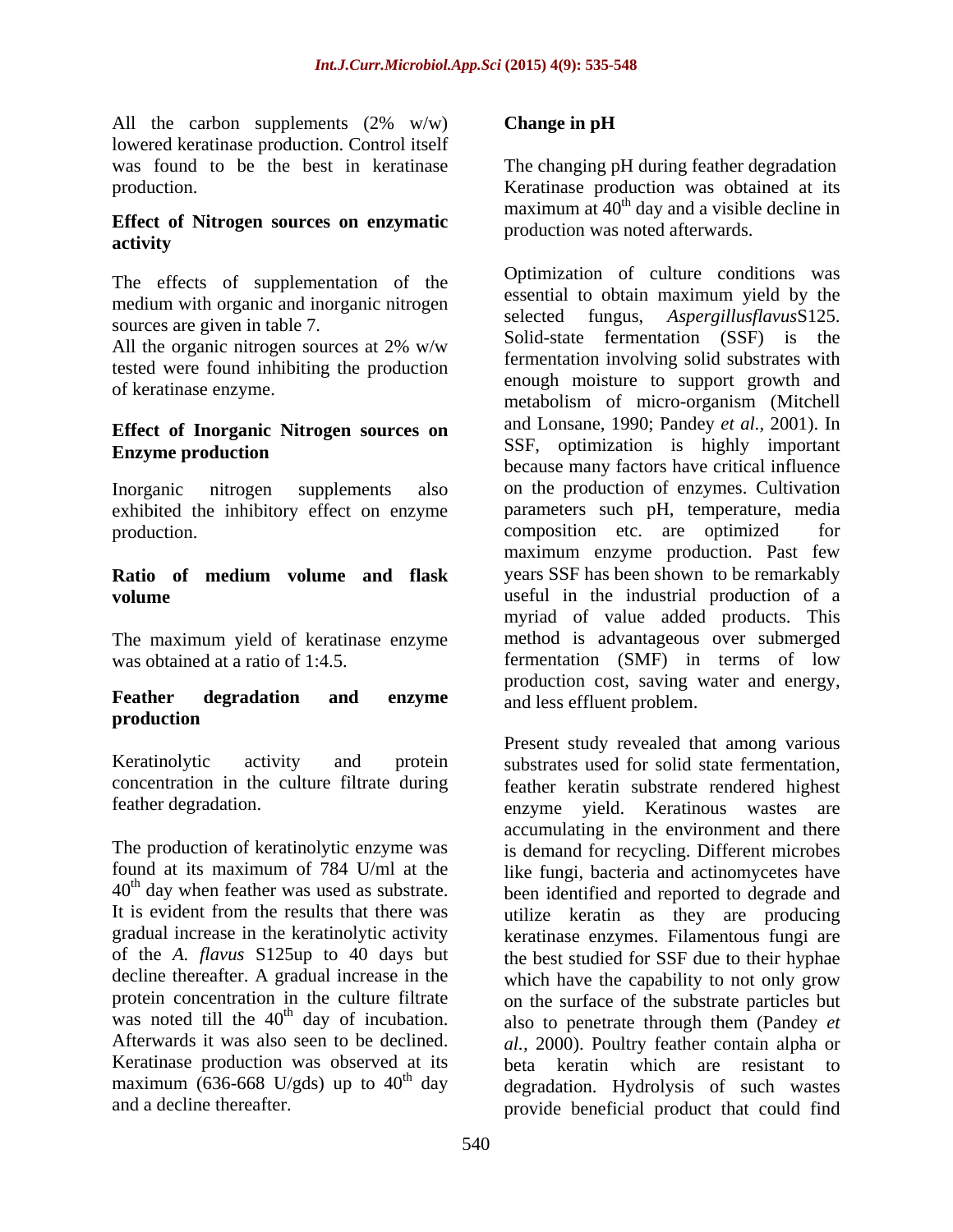their application in several industries e.g., protease production was obtained after 4 biodegradable films, glues and leather as well as in agriculture as nitrogenous Maximum yield of keratinase enzyme was fertilizer for plants.Degradation products of obtained at 55°C. Keratinases production by feather have great commercial value since the fungal strains *Trichoderma atroviridae* they are useful as supplements for (Cao *et al*, 2008) *Doratomyces microsporus* digestible feed for poultry, livestock and fish. Liquid nutrient residues from feather *oryzae*, (Farag and Hassan, 2004) were seen degradation that are high in nitrogen could at its maximum at similar optimum be used for aquaculture and hydroponics temperatures. In general, most of the crop. (Ichida *et al.,* 2001). Feathers contain keratinolytic proteases have the optimum large amount of protein and can also be utilized for the production of biogas. Feathers contain large amount of cysteine, Feather of different particle size were tested glycine, arginine and phenylalanine. (Baker for the production. Coarse powder was also *et al.,* 1981) and can be used as a cheap and tested as control. The enzyme production readily available substrate for fungal growth. This could result in a substantial reduction graded substrate in comparison with the in the costs of enzyme production. coarse powder. However with particle size

found influencing the production of comparance follows between. keratinase by the fungus. Present study showed that the optimum moisture level of decreasing. This may be due to inadequate fumigates (Santos, 1996) and aeration in the medium or the reduction in the available surface area for the anchorage of cells. The moisture at optimum level is or metabolite production. In the case of low might be decreased solubility of nutrients. Sources were found insignificant in High substrate moisture results in decreased substrate porosity resulting in lesser surface area for the anchorage of mycelium. A steady increase in enzyme production was percentage of solubilisation, as the observed with the progress in incubation periods. The maximum production was obtained at 4<sup>th</sup> day of incubation which was not much high when compared with the enzyme production on the  $3<sup>rd</sup>$  day. Similar type of result was obtained in the case of  $\qquad$  and  $\qquad$  El-Naghyet al., (1998) on production of protease by *Myrothecium verrucaria* in solid state cultures using<br>feather meal as substrate in which maximum

days of cultivation (Moreira *et al.,* 2007). (Gradisar *et al*, 2000), and *Aspergillus* temperatures between  $50^{\circ}$  C and  $55^{\circ}$ C.

Various physical and chemical factors were ranging from 500 -710 micron, a obtained was found to be low with the ranging from 500 -710 micron, a comparable yield was obtained.

69.92% presented better enzyme production, in the case of Doratomyces *microspores*  above which the production started (Gradisar *et al.,* 2000) and *Aspergillus* highly essential for maximizing the growth either side of the optimum value results in moisture level than the optimum, there carbon sources, all the organic carbon th day of incubation which was nitrogen. (Szabo *et al*, 2000). The work done rd day. Similar (1992) on *Chrysosporium queenslandicum* feather meal as substrate in which maximum<br>substrate The keratinase production was maximum at pH 9. Similar pH optima have been reported *fumigates* (Santos, 1996) and *Chrysosporium keratinophilum* (*Dozie et al.,* 1994)*.* Different organisms have different pH optima and decrease or increase in pH on poor microbial growth. Among the tested sources were found insignificant in keratinase production. Absence of carbon sources drove the fungus to assimilate the keratin as carbon source which increase the percentage of solubilisation, as the keratinolytic organisms are capable of using keratin as sole source of carbon and by Gausterova*et al*, (2005), Malviya*et al.,* and El-Naghy*et al.,* (1998) on *Chrysosporium georgiae* noted that the keratinase enzyme was inducible by keratin substrate.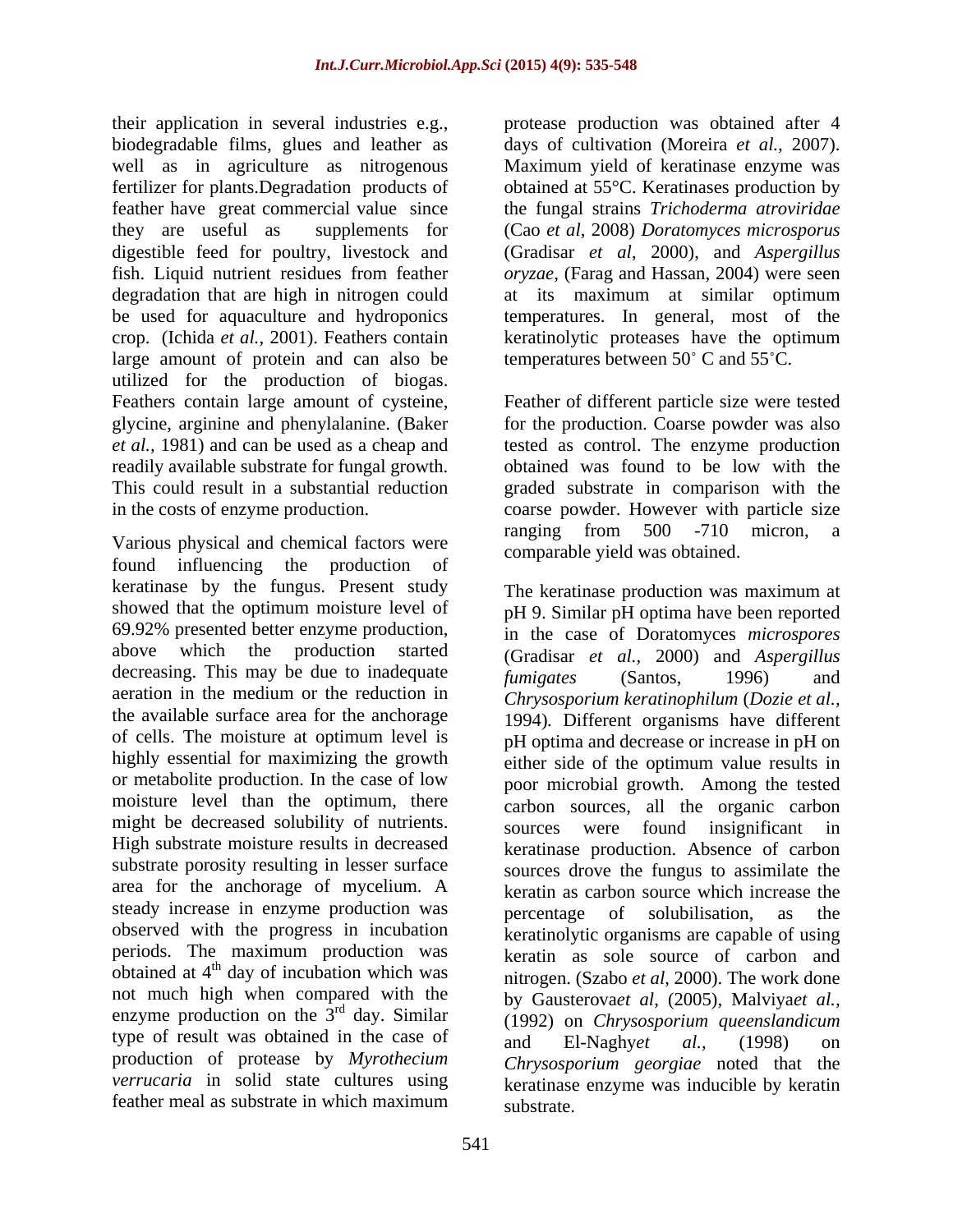### *Int.J.Curr.Microbiol.App.Sci* **(2015) 4(9): 535-548**

|   | Sl.No Name of fungus       | Keratinaseproduction (U/gds) |
|---|----------------------------|------------------------------|
|   | Alternaria S11             | 340.12                       |
| ∠ | A.flavus S125              | 420.89                       |
|   | A.fumigatus S199           | 390.45                       |
|   | A.nidulans S241            | 300.01                       |
|   | C.keratinophilum S252      | 350.23                       |
| 6 | Paeciliomyces S341         | 270.26                       |
|   | DoratomycesS299            | 340.09                       |
|   | C.keratinophilum MTCC 1367 | 300.15                       |

### **Table.1** Keratinase enzyme produced by top seven high yielding strains

**Table.2** Keratinase production by high yielding fungi in SSF system with different moisture levels incubated for different periods

| Fungus              | Substrate: MSS Ratio |           |           |           | Keratinase production at different incubation periods (U/gds) |
|---------------------|----------------------|-----------|-----------|-----------|---------------------------------------------------------------|
|                     |                      | $3rd$ day | $4th$ day | $5th$ day | $6th$ day                                                     |
| AlternariaS11       | 1:1                  | 401.23    | 395.35    | 356.68    | 376.04                                                        |
|                     | 1:1.5                | 403.54    | 398.24    | 331.30    | 345.09                                                        |
|                     | 1:2                  | 401.12    | 404.43    | 408.10    | 332.34                                                        |
|                     | 1:2.5                | 325.56    | 368.78    | 343.95    | 339.60                                                        |
| $A$ .flavus $S125$  | 1:1                  | 433.12    | 446.23    | 421.25    | 403.45                                                        |
|                     | 1:1.5                | 441.23    | 455.64    | 443.28    | 435.76                                                        |
|                     | 1:2                  | 426.20    | 432.25    | 486.90    | 450.13                                                        |
|                     | 1:2.5                | 418.21    | 425.32    | 423.34    | 420.10                                                        |
| A.fumigatusS199     | 1:1                  | 410.21    | 398.23    | 378.89    | 402.12                                                        |
|                     | 1:1.5                | 346.21    | 367.56    | 366.45    | 356.45                                                        |
|                     | 1:2                  | 416.45    | 402.12    | 378.08    | 325.43                                                        |
|                     | 1:2.5                | 356.23    | 354.23    | 345.78    | 298.56                                                        |
| A.nidulans S241     | 1:1                  | 286.59    | 298.58    | 245.56    | 176.80                                                        |
|                     | 1:1.5                | 254.28    | 288.56    | 245.67    | 201.34                                                        |
|                     | 1:2                  | 310.23    | 324.01    | 315.23    | 235.76                                                        |
|                     | 1:2.5                | 267.34    | 278.89    | 298.26    | 212.34                                                        |
| C.keratinophilum    | 1:1                  | 387.54    | 386.34    | 345.56    | 312.28                                                        |
| S252                | 1:1.5                | 353.12    | 368.32    | 298.67    | 297.45                                                        |
|                     | 1:2                  | 314.56    | 383.04    | 354.67    | 370.00                                                        |
|                     | 1:2.5                | 315.34    | 321.10    | 323.23    | 328.34                                                        |
| Doratomyces         | 1:1                  | 234.56    | 278.76    | 239.65    | 212.31                                                        |
| S299                | 1:1.5                | 258.89    | 254.67    | 214.34    | 189.45                                                        |
|                     | 1:2                  | 298.89    | 308.01    | 278.79    | 211.36                                                        |
|                     | 1:2.5                | 234.65    | 276.56    | 213.45    | 201.13                                                        |
| Paeciliomyces       | 1:1                  | 223.00    | 212.34    | 242.14    | 198.34                                                        |
| S341                | 1:1.5                | 243.32    | 234.45    | 225.34    | 202.34                                                        |
|                     | 1:2                  | 245.23    | 296.98    | 271.23    | 243.32                                                        |
|                     | 1:2.5                | 212.12    | 232.12    | 201.21    | 186.34                                                        |
| $\sqrt{C}.keration$ | 1:1                  | 298.45    | 261.12    | 221.40    | 189.41                                                        |
| <b>MTCC 1367</b>    | 1:1.5                | 312.14    | 301.34    | 274.23    | 231.23                                                        |
|                     | 1:2                  | 332.56    | 324.45    | 297.10    | 243.30                                                        |
|                     | 1:2.5                | 268.12    | 332.12    | 245.24    | 165.46                                                        |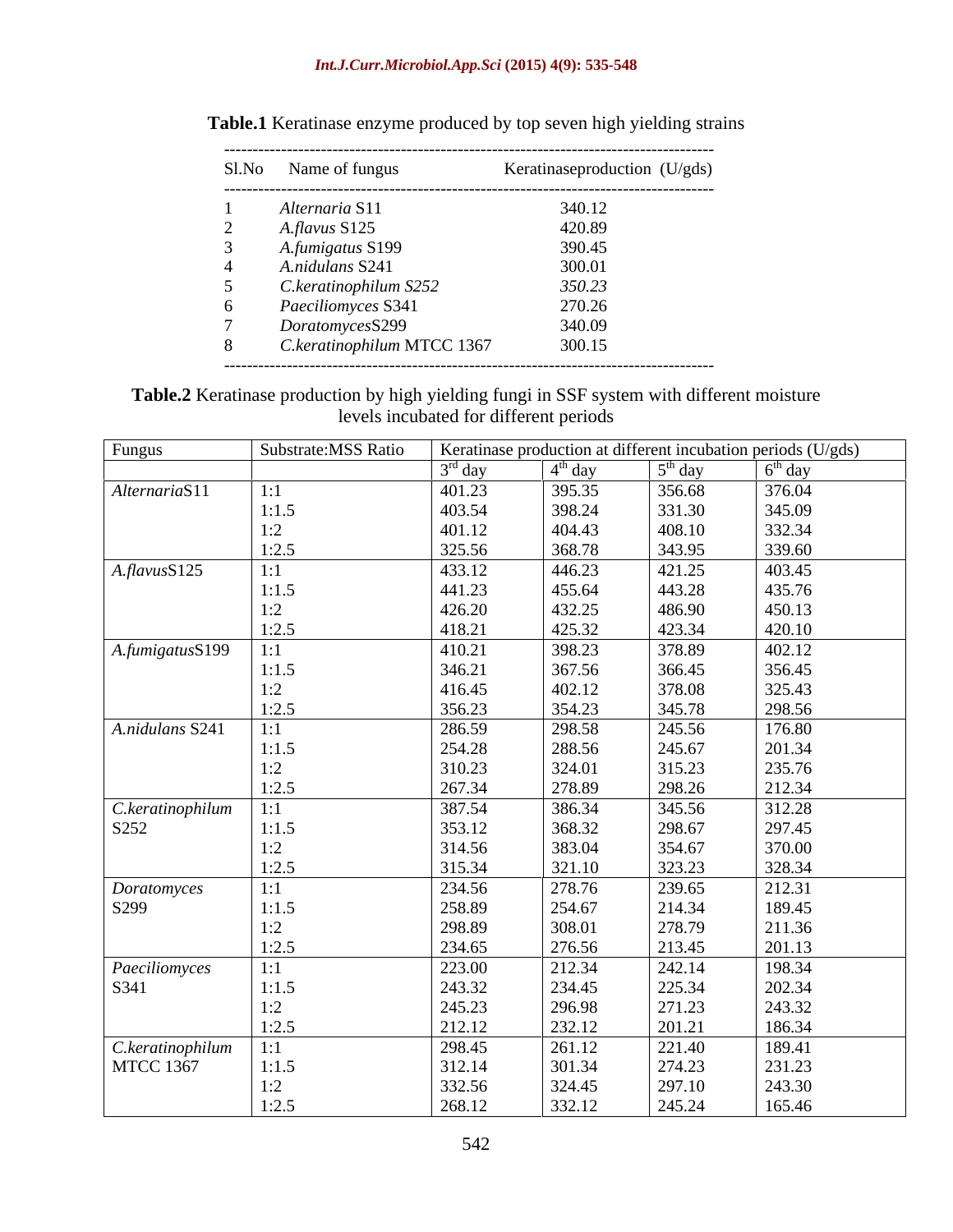#### *Int.J.Curr.Microbiol.App.Sci* **(2015) 4(9): 535-548**

| Solid substrates       | Keratinase activity |
|------------------------|---------------------|
| (U/gds)                |                     |
| Rice bran              | $177.58 \pm 7.4$    |
| Wheat bran             | $426.49 \pm 23.88$  |
| Wheat powder           | $223.39 \pm 12.53$  |
| Coconut oil cake       | $35.03 \pm 3.61$    |
| Ground nut oil cake    | $32.67 \pm 2.45$    |
| Feather keratin powder | $434.94 \pm 32.18$  |

**Table.3** Effect of different solid substrates on enzyme production

**Table.4** Effect of different particle size on keratinase production

| Particle Size (Micron) | Enzyme activity U/ |
|------------------------|--------------------|
| $gds \pm SD$           |                    |
| Ungraded               | $461.59 \pm 15.21$ |
| $\Box$ 100             | $170.36 \pm 10.28$ |
| 100-250                | 240.50±32.26       |
| 250-500                | 294.42±12.30       |
| 500-710                | 389.52±25.27       |
| 710-1400               | 302.76±28.81       |

**Table.5** Effect of Moisture content, temperature of incubation & incubation period

| Ratio of<br>substrate<br>and | Incubation  |                |                |                | Keratinase production (U/gds) after different incubation periods |
|------------------------------|-------------|----------------|----------------|----------------|------------------------------------------------------------------|
| moistening solution          | Temperature | 3 days         | 4 days         | 5 days         | 6days                                                            |
| 1:0.5(51.12%)                | 35          | $238 + 12.7$   | $230 \pm 12.7$ | $286 \pm 11.2$ | $235 \pm 20.3$                                                   |
|                              |             | $248 \pm 10.9$ | $232 \pm 10.9$ | $278 \pm 19.0$ | $246 \pm 14.1$                                                   |
|                              |             | $230 \pm 28.2$ | $228 \pm 18.2$ | $246 \pm 13.5$ | $230 \pm 15.7$                                                   |
|                              |             | $343 \pm 13.2$ | $345 \pm 13.2$ | $263 \pm 15.3$ | $241 \pm 9.1$                                                    |
| (55.03%)                     |             | $348 \pm 19.3$ | $350 \pm 19.3$ | $232 \pm 11.2$ | $245 \pm 14.5$                                                   |
|                              |             | $342 \pm 12.2$ | $343 \pm 22.2$ | $298 \pm 12.1$ | $238 \pm 13.1$                                                   |
| 1:1.5                        |             | $458 \pm 19.5$ | $462 \pm 19.5$ | 299±22.2       | $252 \pm 12.8$                                                   |
| (63.75%)                     |             | $462 \pm 23.2$ | $468 \pm 23.2$ | $390 \pm 27.2$ | $360 \pm 18.1$                                                   |
|                              |             | $463 \pm 31.6$ | $456 \pm 31.6$ | $435 \pm 30.2$ | $454 \pm 19.5$                                                   |
| 1:2                          |             | $572 \pm 30.8$ | $578 \pm 30.8$ | $482 \pm 21.1$ | $462 \pm 20.3$                                                   |
| $(69.92\%)$                  |             | $588 \pm 25.2$ | $565 \pm 25.2$ | $520 \pm 29.5$ | $568 \pm 29.2$                                                   |
|                              |             | $621 \pm 31.1$ | $632 \pm 31.1$ | $625 \pm 33.6$ | $609 \pm 30.2$                                                   |
| 1:2.5                        |             | $352 \pm 21.8$ | $353 \pm 31.9$ | $314 \pm 22.9$ | $249 \pm 23.3$                                                   |
| $(73.81\%)$                  |             | $355 \pm 23.1$ | $358 \pm 20.1$ | $254 \pm 18.3$ | $250 \pm 21.6$                                                   |
|                              |             | $352 \pm 29.2$ | $355 \pm 29.2$ | $286 \pm 20.8$ | $243 \pm 20.4$                                                   |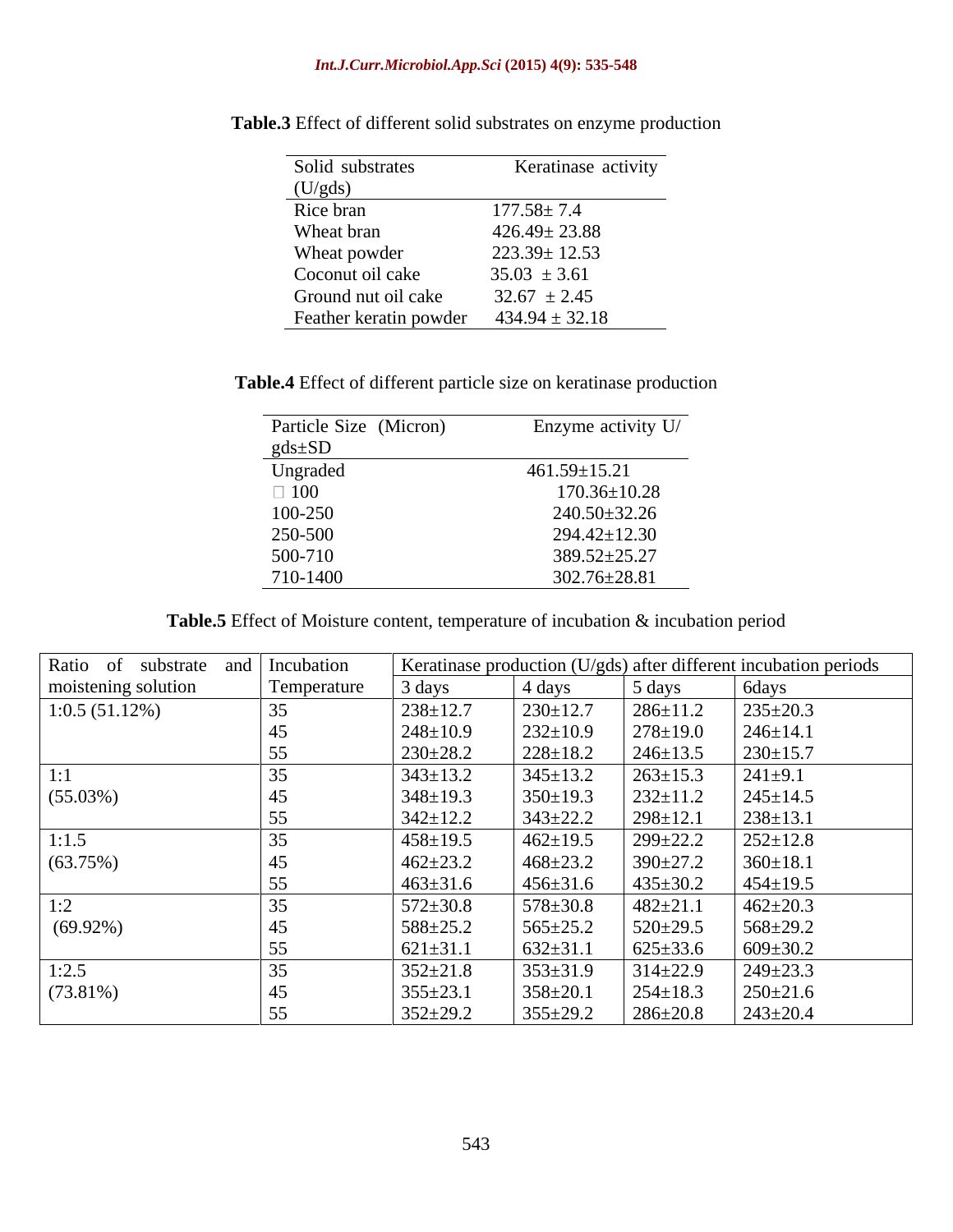|             | Carbon source Keratinase production $u/gds \pm SD$ |
|-------------|----------------------------------------------------|
| Coconut Oil | $327.20 \pm 12.8$                                  |
| Dextrin     | $218.88 \pm 8.9$                                   |
| Sucrose     | $236.03 \pm 9.5$                                   |
| Starch      | $348.00 \pm 13.4$                                  |
| Glucose     | $344.20 \pm 16.5$                                  |
| Control     | $630.45 \pm 12.9$                                  |

**Table.6** Effect of various carbon sources on the enzyme production

**Table.7** Effect of organic nitrogen sources on enzyme production

| Organic Nitrogen source | Keratinase production |
|-------------------------|-----------------------|
| $U/gds \pm S.D$         |                       |
| Peptone                 | 76.40±6.79            |
| Soy                     | 247.77±20.12          |
| Malt                    | $128.25 \pm 8.12$     |
| Yeast                   | $84.40{\pm}6.62$      |
| Casein                  | $447.24 \pm 25.21$    |
| Urea                    | $195.31 \pm 11.17$    |
| Control                 | $651.03 \pm 20.21$    |

**Table.8** Effect of Inorganic Nitrogen sources on Enzyme production

| <b>Inorganic Nitrogen sources</b> | Enzyme production  |
|-----------------------------------|--------------------|
|                                   | $U/gds \pm S.D$    |
| CaNO <sub>3</sub>                 | 399.84±13.07       |
| NH <sub>4</sub> NO <sub>3</sub>   | $324.87 \pm 12.6$  |
| NH <sub>4</sub> Cl                | $355.74 \pm 18.7$  |
| KNO <sub>3</sub>                  | $374.87 \pm 12.6$  |
| NaNO <sub>3</sub>                 | $358.93 \pm 15.89$ |
| Control                           | $602.34 \pm 26.23$ |

**Table.9** Ratio of medium volume and flask volume

| Media volume: Flask volume      | Keratinase         |
|---------------------------------|--------------------|
| Production (U/gds)              |                    |
| $\frac{1:14.8}{1:7.8}$<br>1:3.5 | $500.53 \pm 24.3$  |
|                                 | $620.25 \pm 30.2$  |
|                                 | $640.45 \pm 35.54$ |
|                                 | 540.32±28.34       |
| $1:3.8$<br>$1:3.2$              | $467.70 \pm 21.12$ |
| 1:2.6                           | $442.44 \pm 23.23$ |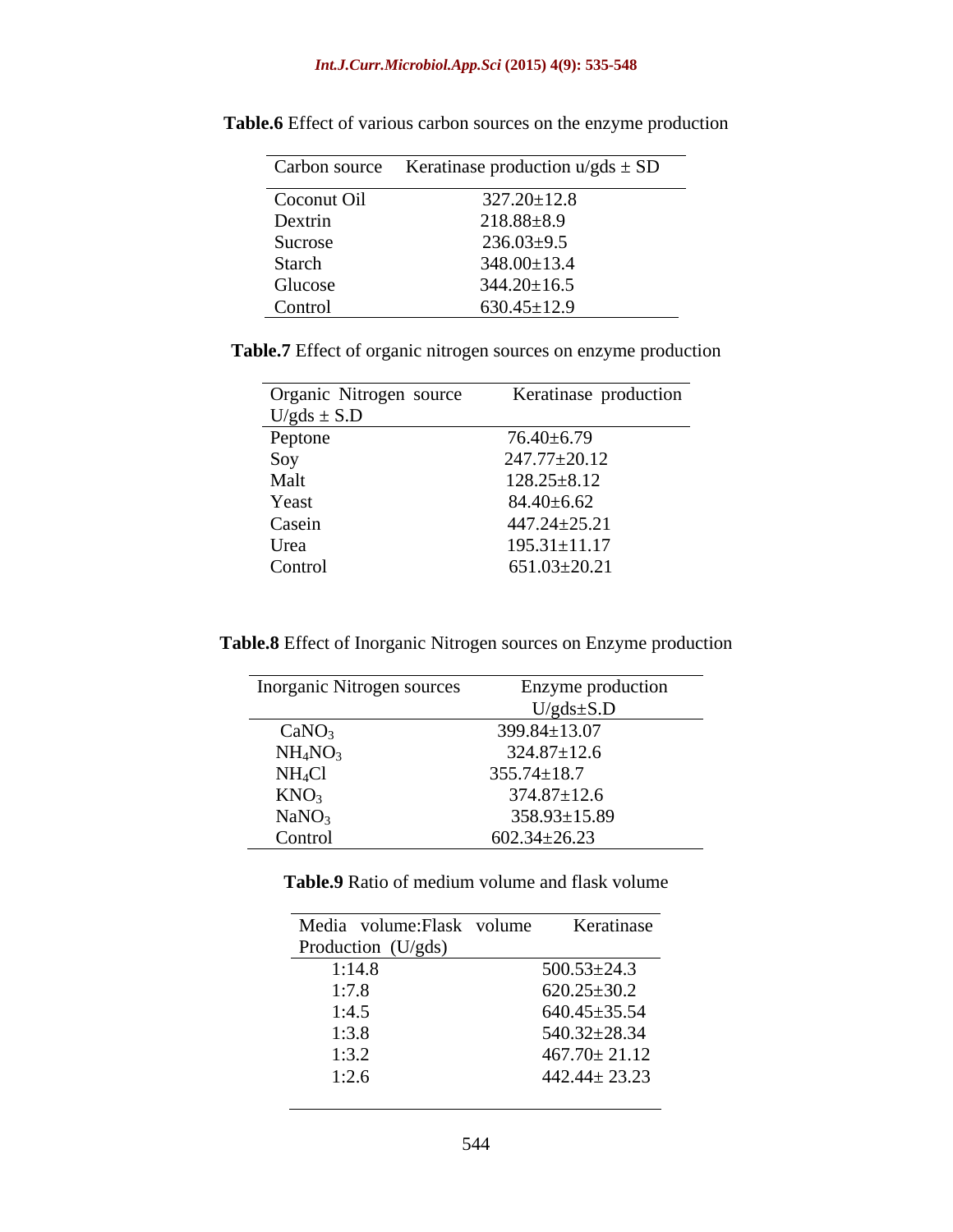

**Fig.1** Effect of pH of the moistening solution on the production of keratinase

**Fig.2** Keratinase production during feather degradation



**Fig.3** Change in pH of culture filtrate as a result of feather degradation by *A.flavus*

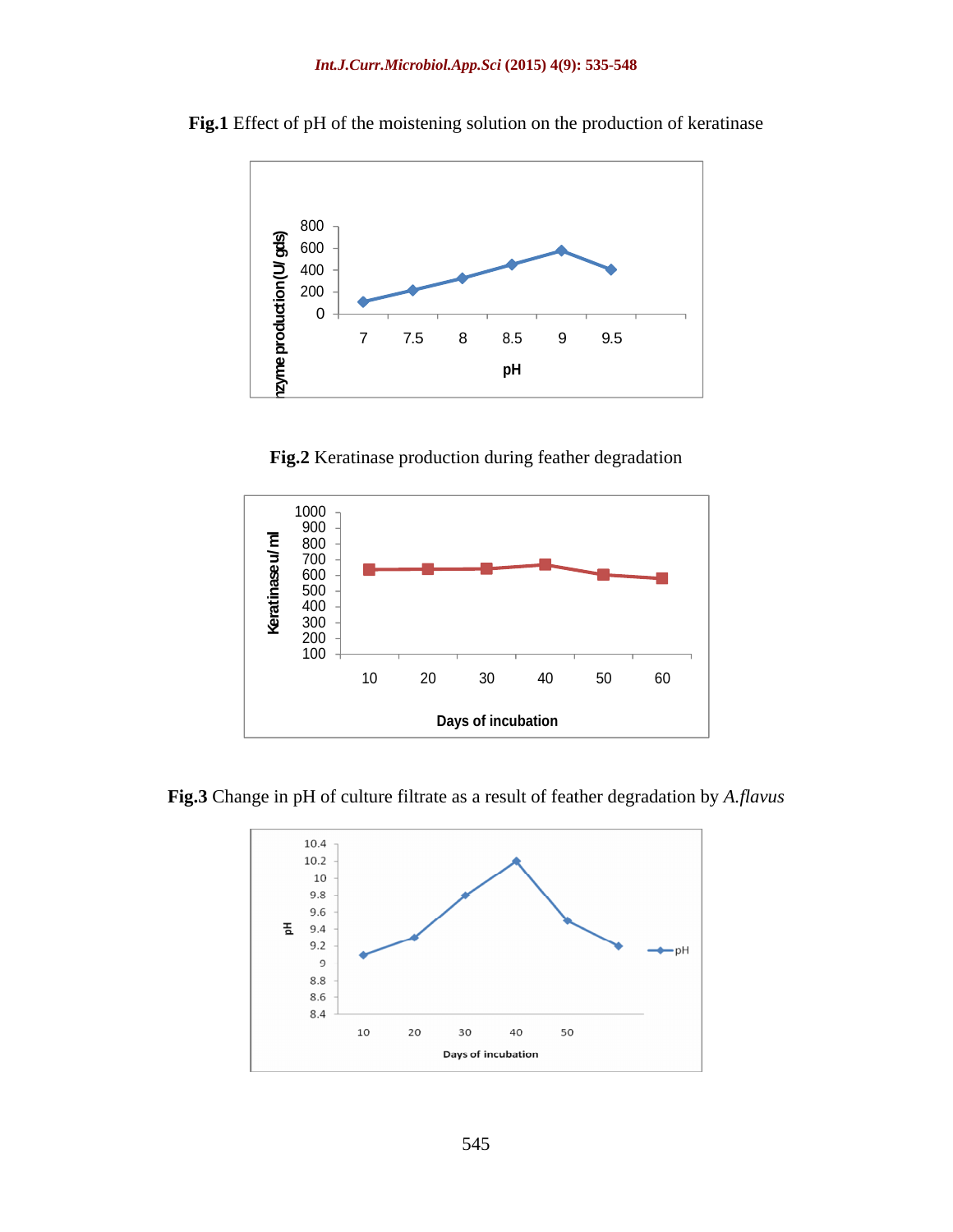This study reports an inexpensive method mechanical keratinolysis (mycelial pressure for the keratinase production by utilizing and/or penetration of the keratinous chicken feather as substrate which in turn substrate), sulphitolysis (reduction of optimization the yield of keratinase from *A. flavus* S125 could be seen increased from Ramnani, 2006). In this study the production of keratinase. So a detailed study on the degradation of feather by the fungus

The activity of keratinolytic enzyme vears. produced by *Aspergillus flavus*S125 effectively degraded feather substrate. In the Keratinase-treated feather is increasingly feather degradation experiment pH was considered as a viable source of dietary raising till the  $40<sup>th</sup>$  day and there was a dip protein in food and feed supplements, as the thereafter. Degradation of feather substrate was found to be associated with significant mutritive value. increase in pH of the medium to alkalinity, thus serving as an indicator for the Moreover, the mounting issues of efficiency of degradation. The environmental pollution due to the

has also been observed to favour further rapid enzymatic attack of keratin resulting in higher levels of keratinolysis. (Riffel, Although microorganisms have a potential 2003). It has been proposed that the high to produce enzymes, production cost of the rate of keratinolysis resulted in the increased alkalinity of the spent medium. (Kumar &Kushwaha, 2014).

The high mechanical stability of keratin and its resistance to proteolytic degradation are method for efficient bioconversion, due to the tight packing of the protein chains

degrade keratin may be the result of a

reduces the environmental pollution. By disulphide bonds by sulphite excreted by 434.94 U/gds to 640.45U/gds. The main preparation of feather powder supported the ingredient of the medium was feather and growth of the fungus as a sole carbon and the feather alone could support the nitrogen source. This indicated the potential Aspergillus*flavus* S125 was conducted. microbial keratinase is attracting wide This study report an interspeake method masslessive method in the<br>baselinar form is a substitute of the location of the location of the<br>duchase for entromonomic points on the state of the state of the state<br>of the field a and/or penetration of the keratinous substrate), sulphitolysis (reduction of mycelia) and proteolysis (Gupta R. and Ramnani, 2006). In this study the of the *A. flavus* S125 for utilizing keratin to produce keratinase. The feather treated with attention with several applications in recent years.

enzyme-treated end product retained high nutritive value.

The tendency of the medium to turn alkaline farms could be minimised by these has been attributed to deamination reactions keratinases due to their effectiveness in leading to production of ammonia from feather degradation. Thus the capacity of the protein, amino acids and peptides during *A. flavus*S125 to produce keratinase by keratin degradation. Increase in alkalinity utilizing feather keratin substrate indicates Moreover, the mounting issues of environmental pollution due to the accumulation of feather wastes from poultry the possible multiple benefits.

> enzyme is the critical issue for further application at industrial level.

through intensive inter linkage by cystine friendliness (Xu*et al*, 2009; AmareGessesse, bridges. 1997; Kumar *et al.,* 2004 and Enshasy*et al.,* The capability of filamentous fungi to degradable wastes could minimize The degradation of poultry feathers by keratinolytic proteases offers an alternative method for efficient bioconversion, nutritional enhancement and environmental 2008). In addition, the removal of these non degradable wastes could minimize environmental pollution.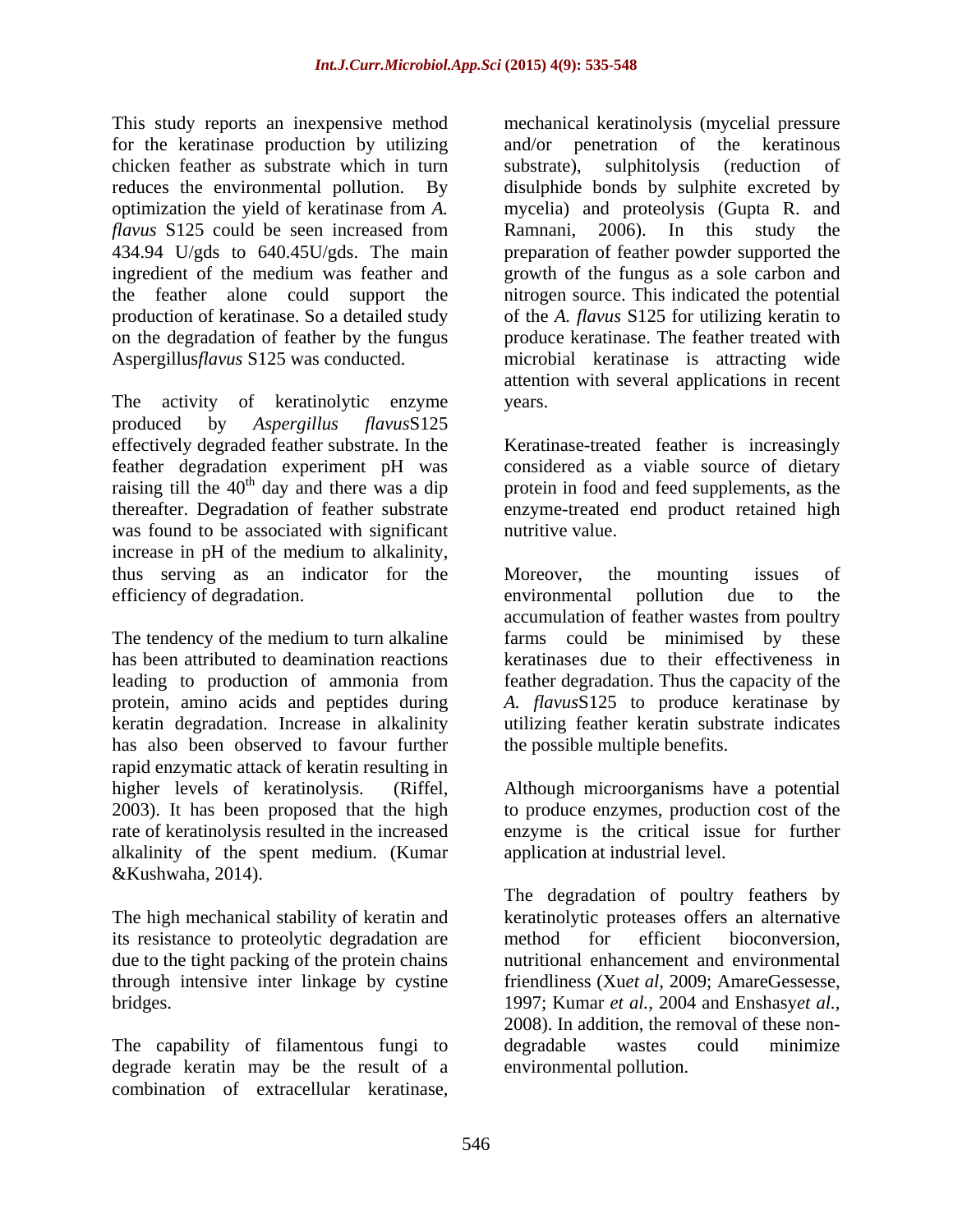- Baker, D. H., Blitenthal, R. C., Boebel, K. P., Czarnecki, G. L., Southern, L. L., & Willis, G. M. (1981). Protein-amino acid evaluation of steam-processed feather meal. Poultry Science, 60(8), Microbiology<br>1865-1872 70(1), 21-33.  $1865-1872.$   $70(1), 21-33.$
- Cao, L., Tan, H., Liu, Y., Xue, X., & Zhou, strain F6 that completely degrades native chicken feather. Letters In Applied Microbiology, 46(3), 389-394
- Dozie, I. N. S., Okeke, C. N., &Unaeze, N. Biotechnology, 10(5), 563-567. Microbiol.Biotechnol. 20, 351-357.<br>Schasy H. Abuoul-Enein A. Helmy Kumar, J., & Kushwaha, R. K.
- production of alkaline protease by *Bacillus licheniformis* in different production scales*. Australian J Basic*
- Allah, E. M., &Nazeer, W. W. (1998).Degradation of chicken feathers

*ia*, *143*(2), 77-84.

- Farag, A., & Hassan, M. (2004). Purification, materials by the plant pathogenic<br>characterization and immobilization of fungus *Myrothecium verrucaria*. characterization and immobilization of a keratinase from Aspergillusoryzae. *Mycopathologia, 163*(3), 153-160. Enzyme And Microbial Technology,
- *Doratomycesmicrosporus*.*Applied*
- Gousterova, Vasileva-Tonkova, E., A. & G.<br>Neshey (2009) Ecologically safe degrades native feather keratin. method for improved feather wastes

**References** biodegradation. *International Biodeterioration and Biodegradation,* 63, 1008–1012

- Gupta, R., &Ramnani, P. (2006). Microbial keratinases and their prospective applications: an overview. Applied Microbiology And Biotechnology, 70(1), 21-33.
- S. (2008). Characterization of a new Kerner, H.M., Elwell D. L., &Burtt Jr., keratinolyticTrichodermaatroviride E.H. (2001). Bacterial inoculum Ichida, J.M., Krizova, L., Lefevre, C.A., Kerner, H.M., Elwell D. L., &Burtt Jr., E.H. (2001). Bacterial inoculum enhances keratin degradation and biofilm formation in poultry compost. J. Microbiol. Methods, 47, 199-208.
- C. (1994). A thermostable, alkaline-<br>active keratinolytic proteinase from Thermostable alkaline protease from a active, keratinolytic proteinase from Thermostable alkaline protease from a Chrysosporiumkeratinophilum. World novel marine haloalkalophilic Bacillus<br>
Lournal of Microbiology and clausii isolate. World J. Journal of Microbiology and clausii isolate. World J. Kumar, C. G., Joo, H. S., Koo, Y. M., Paikand, S. R., Chang, C.S. (2004). Thermostable alkaline protease from a novel marine haloalkalophilic Bacillus clausii isolate. World J. Microbiol.Biotechnol. 20, 351-357.
- El-Enshasy, H., Abuoul-Enein, A., Helmy, S., & El-Azaly, Y. (2008). (2014). Screening of fungi efficient in Optimization of the industrial feather degradation and keratinase J., &Kushwaha, (2014).Screening of fungi efficient in production. Archives of Applied Science Research, 6(1), 73-78.
- *Applied Sc., 2*(3), 583 93. H. &Haaija, K. (1992). Dermatinolysis El-Naghy, M. A., El-Ktatny, M. S., Fadl-<br>Allah F. M. &Nazeer W. W. Rhizomucorpusillus: biochemical Malviya, H. K., Rajak, R. C., Deshpande, by Absidiacylindrospora and Rhizomucorpusillus: proof. Mycopathologia, 118,109–114.
	- by Moreira, F. G., de Souza, C. G. M., Costa, *Chrysosporiumgeorgiae.Mycopatholog* M. A. F., Reis, S., & Peralta, R. M. ia. 143(2) 77-84 (2007).Degradation of keratinous M. A. F., Reis, S., & Peralta, R. M. (2007).Degradation of keratinous materials by the plant pathogenic fungus *Myrothecium verrucaria*. *Mycopathologia*, *163*(3), 153-160.
- 34(2), 85-93. (2000). New developments in solid Gradisar, H., Kern, S., & Friedrich, J. state fermentation: I-bioprocesses and (2000) Keratinase of products. Process Biochemistry, (2000). Keratinase of products. Process Biochemistry, Pandey, A., Soccol, C., & Mitchell, D. state fermentation: I-bioprocesses and products. Process Biochemistry, 35(10), 1153-1169.
	- *Microbiology and Biotechnology*, Riffel, A., Lucas, F., Heeb, P., &Brandelli, *53*(2), 196-200. **A.** (2003). Characterization of a new Neshev.(2009). Ecologically safe begrades native feather keratin. A. (2003).Characterization of a new keratinolytic bacterium that completely degrades native feather keratin. Archives of Microbiology, 179(4),